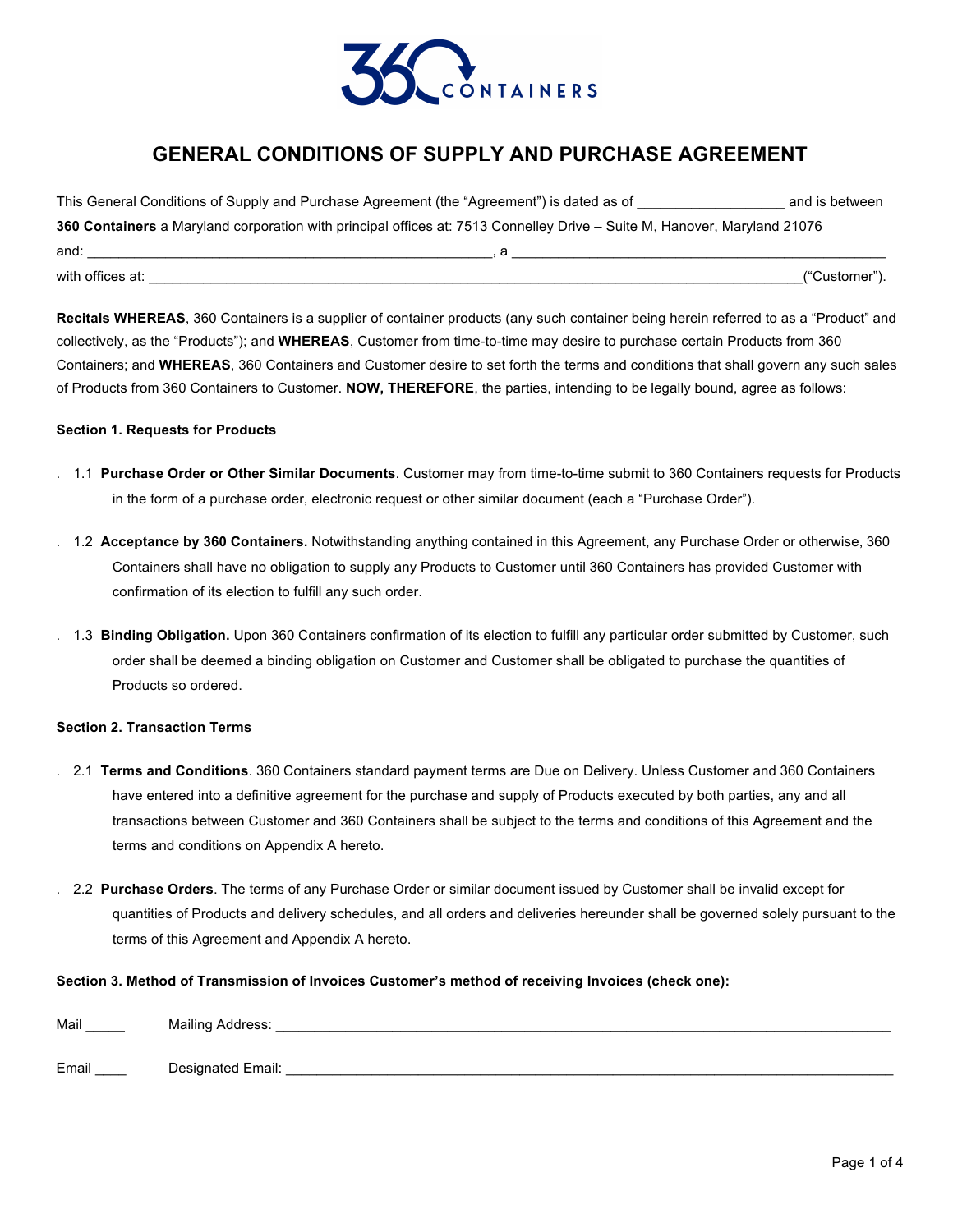- . 3.1 **Documents**. 360 Containers may electronically transmit to Customer invoices or summary invoices (collectively "Documents"). Any transmission of data that is not a Document shall have no force or effect between the parties unless justifiably relied upon by the receiving party.
- . 3.2 **Cost.** Each party shall be responsible for the costs associated with standard electronic equipment and telephone lines, including, but not limited to, translation or formatting costs.
- . 3.3 **Systems Operations.** Each Party, at its own expense, shall provide and maintain the equipment, software, services and testing necessary to effectively and reliably transmit and receive Documents.
- . 3.4 **Security Procedures**. Each party shall properly use security procedures which are reasonably sufficient to ensure that all transmissions of Documents are authorized and to protect its business records and data from improper access.
- . 3.5 **Proper Receipt**. Documents shall be deemed to have been properly received upon confirmation or by functional acknowledgement indicating transmission was completed.
- . 3.6 **Garbled Transmission.** If any properly transmitted Document is received in an unintelligible or garbled form, the receiving party shall promptly notify the originating party (if identifiable from the received document in a reasonable manner). In the absence of such a notice, the originating party's records of the contents of such Document shall control.
- . 3.7 **Discounts**. All cash discounts will be calculated from the invoice date and the date payment is received.

#### **Section 4. Miscellaneous**

- . 4.1 **Termination.** This Agreement shall remain in effect until terminated by either party with not less than thirty (30) days prior written notice, which notice shall specify the effective date of termination; provided, however, that any termination shall not affect the respective obligations or rights of the parties arising under any Purchase Order or otherwise under this Agreement prior to the effective date of termination.
- . 4.2 **Severability**. Any provision of this Agreement, which is determined to be invalid or unenforceable, will be ineffective to the extent of such determination without invalidating the remaining provisions of this Agreement or affecting the validity or enforceability of such remaining provisions.
- . 4.3 **Entire Agreement.** This Agreement and Appendix A constitute the complete agreement of the parties relating to the matters specified in this Agreement and supersede all prior representations or agreements, whether oral or written, with respect to such matters. No oral modification or waiver of any of the provisions of this Agreement and Appendix A shall be binding on either party. Except as specifically set forth in Section 1 above, no obligation to enter into any transaction is to be implied from the execution or delivery of this Agreement. This Agreement is for the benefit of and shall be binding upon the parties and their respective successors and assigns. Each party has caused this Agreement to be properly executed on its behalf as of the date first above written.

| <b>CUSTOMER</b> | <b>360 CONTAINERS</b> |
|-----------------|-----------------------|
|                 |                       |
|                 |                       |
|                 |                       |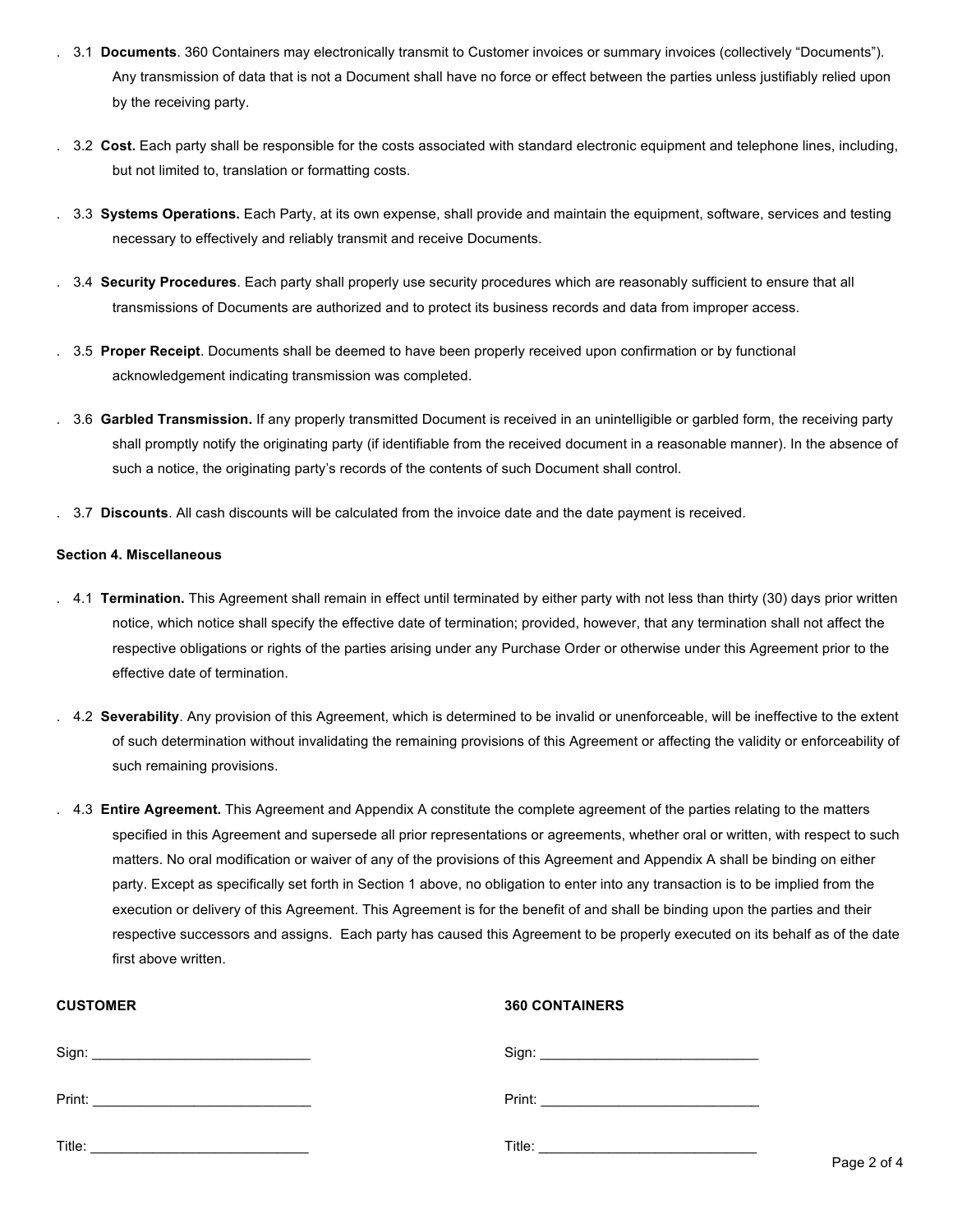## **APPENDIX A TERMS AND CONDITIONS**

#### **All shipments and deliveries hereunder are subject solely to the following terms and conditions. All different or additional provisions in Customer's Purchase Order or other documents are rejected.**

1. QUANTITY. Customer commits to purchase and pay for the quantity of containers specified in the Order Acknowledgement issued by 360 Containers ("Seller"). Seller shall use commercially reasonable efforts to produce containers in numbers as close as possible to the ordered quantity, however, a variance of plus or minus ten percent (10%) in volume up to a maximum of one thousand (1,000) gross will be allowed per order.

2. SHIPMENTS AND PAYMENTS. All shipments and deliveries hereunder shall be subject to the approval of the Seller's Credit Department. Seller's standard payment terms are Due on Delivery. In consideration for the extension of credit, the Customer promises to pay for all purchases within the terms agreed upon. A service fee of 3% per month (36% annual percentage rate) will apply to all past due balances. If the Customer fails to make any payment in accordance with the terms and provisions hereof, the Seller may defer future shipments or deliveries until receipt of satisfactory security or cash before shipment. Seller may also employ a third party to assist in the collection process. In the event any third parties are employed to collect any outstanding monies owed by the Customer, the undersigned agrees to pay reasonable collection costs, including attorney fees, whether or not litigation has commenced, and all costs of litigation incurred.

3. PRICES. The prices to be invoiced shall be the prices in effect as of the date of shipment. If Seller makes an error in computing the prices, the prices shall be subject to correction. The prices specified shall be subject to an additional charge to cover any existing or future sales, use or similar tax which may be applicable. The prices are net of any recycling or similar fees on containers, and all such fees are the responsibility of Customer and may be subject to surcharges or other market price increases on at least thirty (30) days prior notice by Seller.

4. DELIVERY. Seller will use commercially reasonable efforts to deliver glass containers in quantities as close as possible to the ordered quantities consistent with the requested shipping date.

5. FREIGHT, TITLE, RISK OF LOSS, AND TAXES. Unless otherwise agreed upon by both parties, prices include freight from Seller's facility and are based on full truckload quantities. Title to containers shall transfer to the Customer upon receipt of full payment of the delivered containers by Seller. Risk of loss of the containers shall pass to Customer upon delivery at Customer's facility. For shipments of containers for Customer's facility in Canada and excluding only taxes based upon Seller's income, Customer is responsible for and shall pay directly to the appropriate authority or agency taxes and duties related to the sale and or purchase of those containers including, but not limited to Canadian Provincial Sales Tax ("PST"), Goods and Services Tax ("GST") and Harmonized Sales Tax ("HST"), or any similar tax.

6. FORCE MAJEURE. Neither party shall, under any circumstances, be responsible for its failure to comply with this agreement due to: fires; floods; riots; strikes; freight embargoes or transportation delays; shortage of labor; inability to secure fuel, materials, supplies or power or a significant increase in the costs thereof; acts of God or of the public enemy; any existing or future laws or acts of the federal, state or local government with which the appropriate party, in its judgment and discretion, deems advisable to comply as a legal duty; or to any cause beyond such party's reasonable control.

# **7. WARRANTIES AND REMEDIES:**

**A. Seller warrants that at the time of shipment to Customer of the products specified herein, the products will:** 

- **(1) Meet the agreed upon specifications.**
- **(2) Be produced in compliance with all applicable requirements of the Fair Labor Standards Act, as amended.**

**(3) Be fit to be used as a food or beverage container and shall not be a food additive within the meaning of the Food, Drug and Cosmetic Act, 21 U.S.C. § 301** *et seq***., and not be an article which may not, under the provisions of such Act, be introduced into interstate commerce.** 

#### **THESE EXPRESS WARRANTIES SHALL BE IN LIEU OF ALL OTHER WARRANTIES OR REPRESENTATIONS, EXPRESS OR IMPLIED, INCLUDING ANY WARRANTY OF MERCHANTABILITY OR FITNESS FOR A PARTICULAR PURPOSE.**

**B. Seller specifically disclaims any warranty or liability for:** 

**(1) the presence of foreign substances of any kind in the contents which could have been introduced by either Customer or Seller where the actual source of the foreign substances cannot be determined.**

**(2) any defects or breach of warranty which appear more than one (1) year from the date of delivery of the product.**